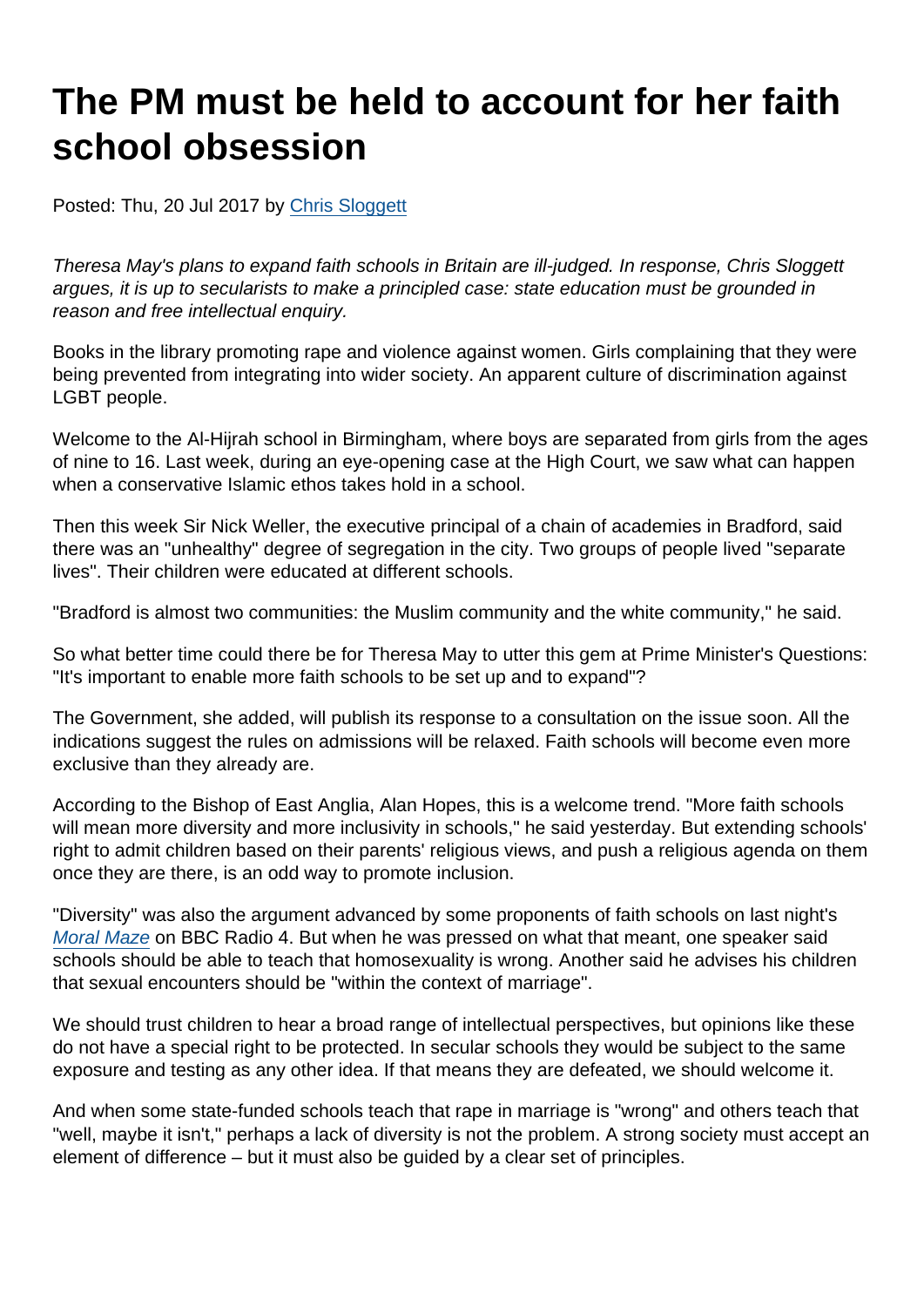Advocates of faith schools tend to have two other main fallbacks. First they say that parents should be allowed to choose the education they want for their children. It is unclear how many of those who make this argument would react positively if taxpayers' money was spent on atheist schools where children attended collective recitals of The God Delusion or watched Christopher Hitchens videos every day.

But more importantly faith schools prevent plenty of parents who want to send their children to inclusive community schools from doing so. Faith schools use up scarce resources, and in many local authorities this leaves insufficient places elsewhere.

Lastly the faith schools lobby says: look at the statistics. These schools produce good results in public exams and Ofsted inspections. There is no need to change them.

But is that surprising when some schools are given a special right to manipulate their intake? Do we expect parents who take advantage of the system to raise their children in the same way as those who do not? And do the metrics reflect the purpose of education?

A faith-based ethos does not make a school successful. Clear, reasonable expectations do. Strong partnerships between teachers and parents do. Leaders who value responsibility, community and personal development do.

The case against faith schools is strengthened by the fact the UK is no longer a religious [country.](https://www.secularism.org.uk/news/2017/07/more-brits-than-ever-are-non-religious-says-report) There is overwhelming public [opposition](http://accordcoalition.org.uk/2017/05/29/overwhelming-majority-of-the-public-want-to-maintain-the-50-religious-selection-cap-for-new-faith-schools/) among people of all faiths and none to relaxing the cap on religious admissions. And yet the Prime Minister is hardly being held to account for her position.

Her remarks made no more than a brief appearance in the Catholic newspaper [The Tablet.](http://www.thetablet.co.uk/news/7504/0/theresa-may-repeats-support-for-faith-schools-saying-further-details-on-admission-policy-will-be-published-soon-) Last year Labour's shadow education secretary, Angela Rayner, made a passionate speech arguing against grammar schools, where segregation is based on ability. But she had nothing to say on dividing children on the far more nonsensical grounds of their parents' religious views. There was no mention of faith schools in Labour's general election [manifesto.](http://www.labour.org.uk/page/-/Images/manifesto-2017/labour-manifesto-2017.pdf)

So this is not simply a "Tory" problem. Both major parties seem to think it is too risky to take on faith groups and communities. Rolling back faith schools would be a step towards an education system which values everybody equally. But both the Conservatives and Labour are pandering to the interests of particular groups.

In these angry times, social cohesion is not in fashion on either side of the political spectrum. Identity politics is king. From the left comes the culturally relativist argument that minority communities need their own enclaves and rules, with the damaging implication that secular principles are no better than those held by religious fundamentalists. Translation: we must not touch Muslim schools, lest we be considered racist.

From the right we hear that British institutions are our defence against radical Islam. This means Christian faith schools should not have to pay the price for the sins of institutions such as Al-Hijrah. Perhaps we even need more of them, to assert 'our' own identity and give us strong moral guidance.

So on education, as on so many other issues, it is left to secularists to make the principled case based on universal values. Education should encourage a spirit of free intellectual enquiry. Children should be taught about ideas which have shaped the world, while also being given the chance to make their own minds up about existential questions. And young people should not be separated by their parents' religious leanings.